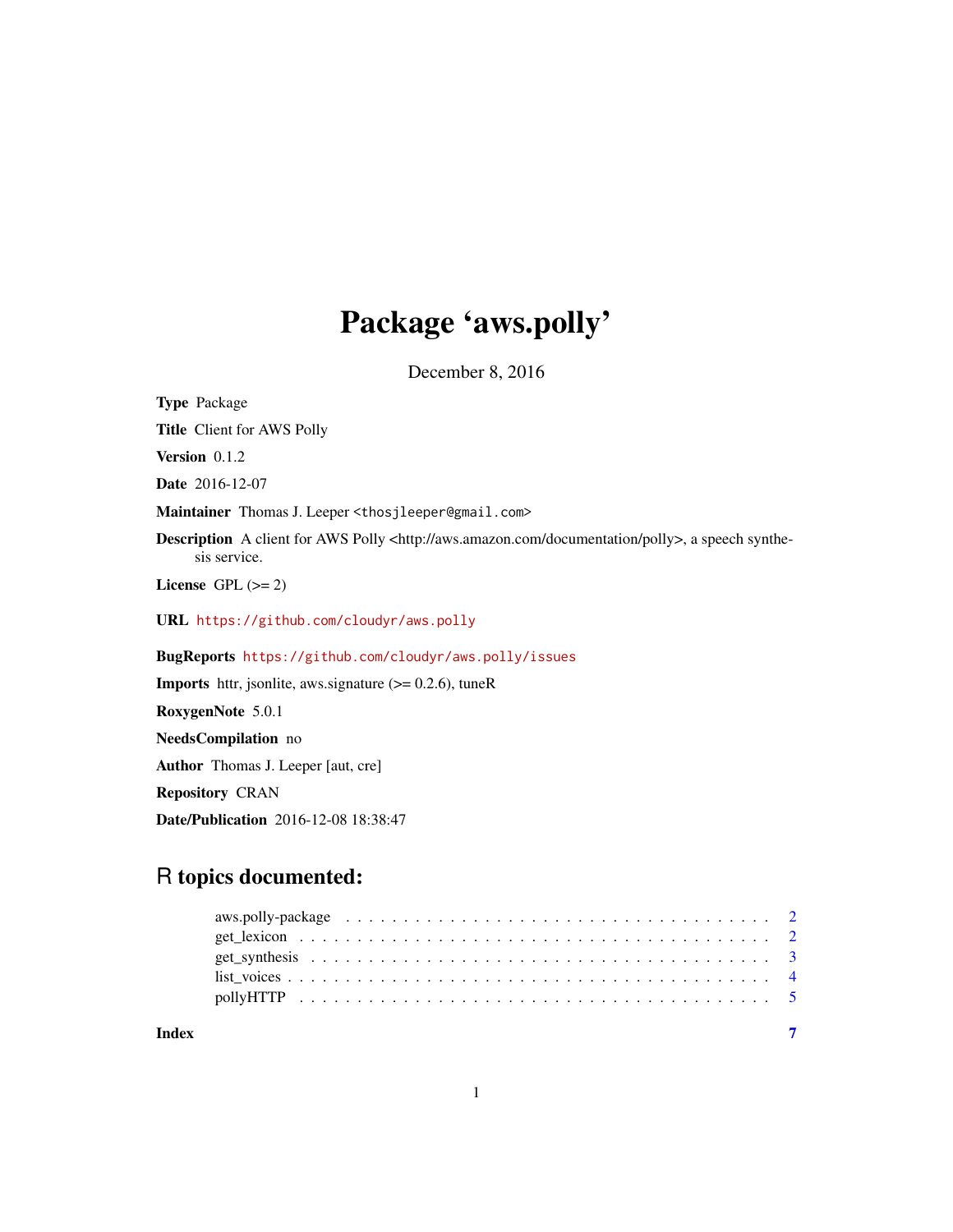<span id="page-1-0"></span>aws.polly-package *aws.polly*

#### Description

Client for AWS Polly

#### Details

This is a client for AWS Polly, a speech synthesis service.

#### Author(s)

Thomas J. Leeper <thosjleeper@gmail.com>

#### See Also

[AWS Polly Documentation](http://aws.amazon.com/documentation/polly)

<span id="page-1-1"></span>get\_lexicon *Lexicons*

#### Description

List, put, and delete lexicons

#### Usage

```
get_lexicon(lexicon, token, ...)
put_lexicon(lexicon, content, ...)
delete_lexicon(lexicon, ...)
```
#### Arguments

| lexicon  | A character string specifying the name of a lexicon. If missing, a list of available<br>lexicons is returned. |
|----------|---------------------------------------------------------------------------------------------------------------|
| token    | Optionally, a pagination token.                                                                               |
| content  | A character string containing the content of the PLS lexicon.                                                 |
| $\cdots$ | Additional arguments passed to pollyHTTP.                                                                     |

#### Details

Note: put\_lexicon will overwrite an existing lexicon with the same name.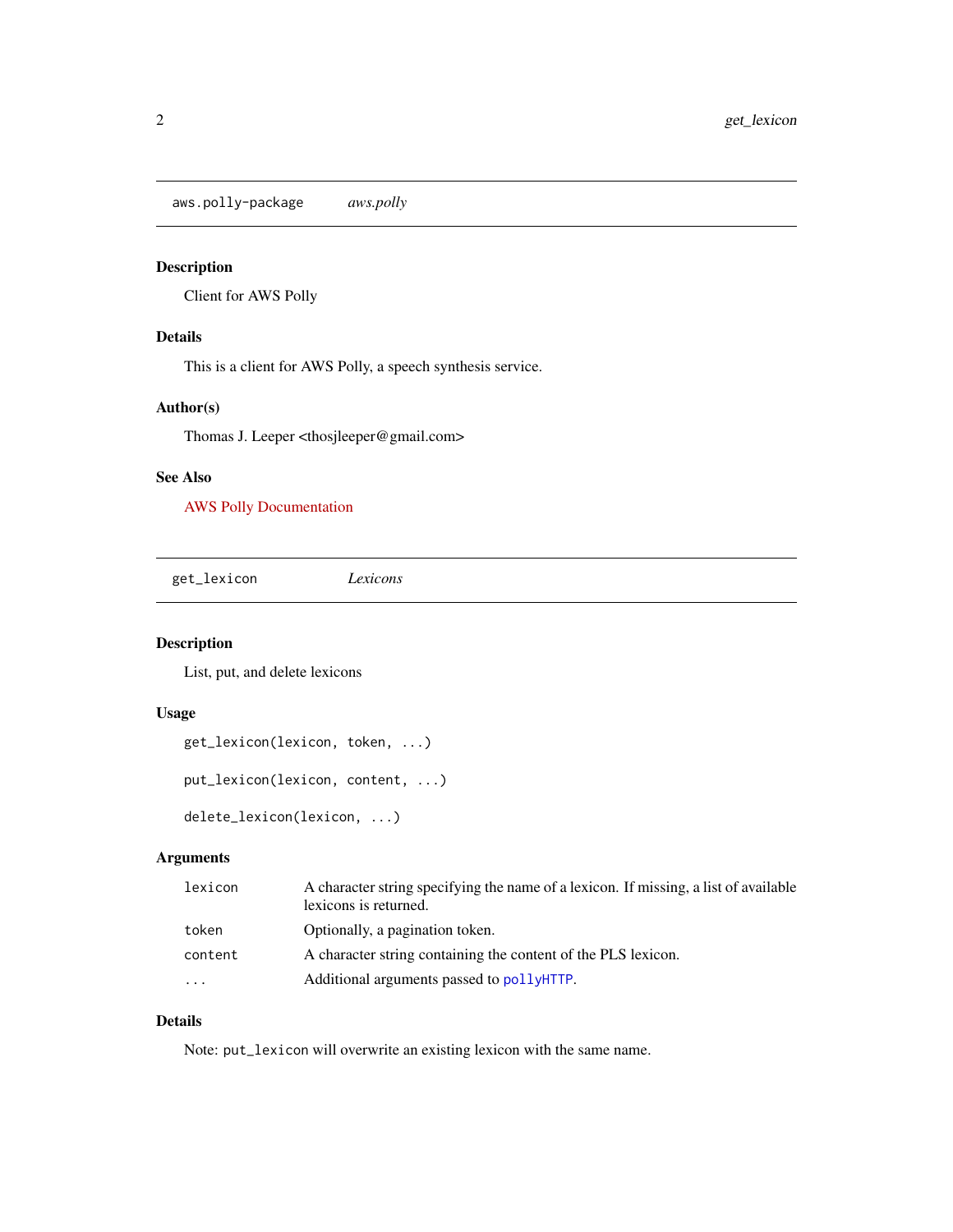#### <span id="page-2-0"></span>get\_synthesis 3

#### Value

A list.

#### Examples

```
## Not run:
list_lexicons()
```
## End(Not run)

get\_synthesis *Synthesize Speech*

#### Description

Pass text to the synthesis API and return an audio file

#### Usage

```
get_synthesis(text, voice, format = c("mp3", "ogg_vorbis", "pcm"),
  rate = c(22050, 16000, 8000), lexicon = NULL, ssml = FALSE, ...)
```

```
synthesize(text, voice, ...)
```
#### Arguments

| text      | Either a plain text character string or a character string containing SSML (ssml<br>should be set to TRUE).                   |
|-----------|-------------------------------------------------------------------------------------------------------------------------------|
| voice     | A character string specifying the name of an AWS Polly voice. See list_voices.                                                |
| format    | A character string specifying an output file format.                                                                          |
| rate      | An integer value specifying the audio frequency in Hertz.                                                                     |
| lexicon   | Optionally, a character vector (max length 5) specifying the names of lexicons<br>to apply during synthesis. See get_lexicon. |
| ssml      | A logical indicating whether text contains SSML markup.                                                                       |
| $\ddotsc$ | Additional arguments passed to pollyHTTP.                                                                                     |

#### Value

get\_synthesis returns a raw vector (i.e., the bytes representing the audio as the requested file format). synthesize is a convenience wrapper around that, which returns an object of class "Wave" (see [Wave](#page-0-0)).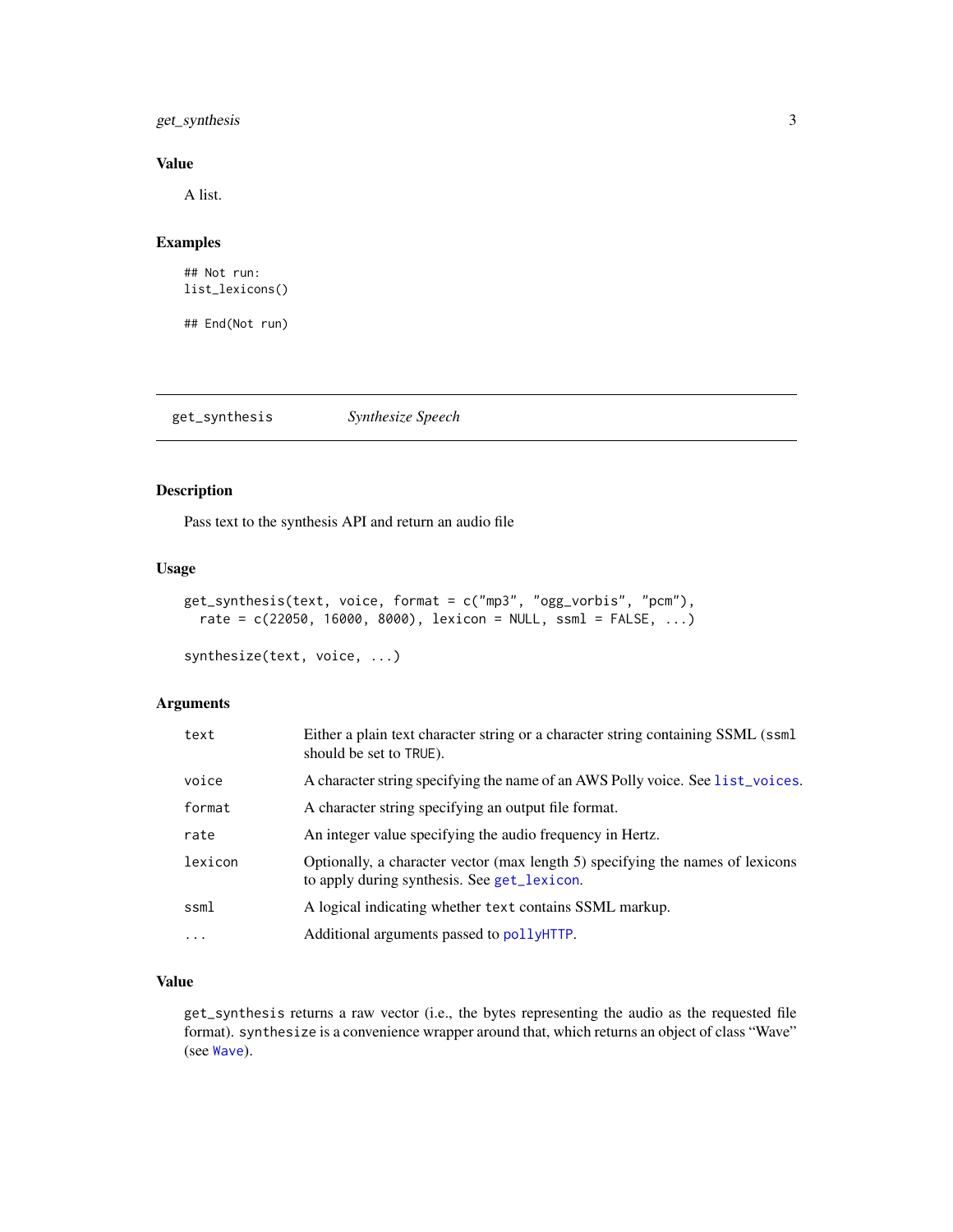#### Examples

```
## Not run:
hello <- synthesize("hello world!", voice = "Geraint")
if (interactive() & require("tuneR")) {
   try(play(hello))
}
## End(Not run)
```
<span id="page-3-1"></span>list\_voices *List available voices*

#### Description

Retrieve a list of available voices

#### Usage

```
list_voices(language = "en-US", token, ...)
```
#### Arguments

| language | An ISO 3166 country identification tag.   |
|----------|-------------------------------------------|
| token    | Optionally, a pagination token.           |
| .        | Additional arguments passed to pollyHTTP. |

#### Value

A data frame of available names.

#### Examples

```
## Not run:
list_voices(language = "cy-GB")
## End(Not run)
```
<span id="page-3-0"></span>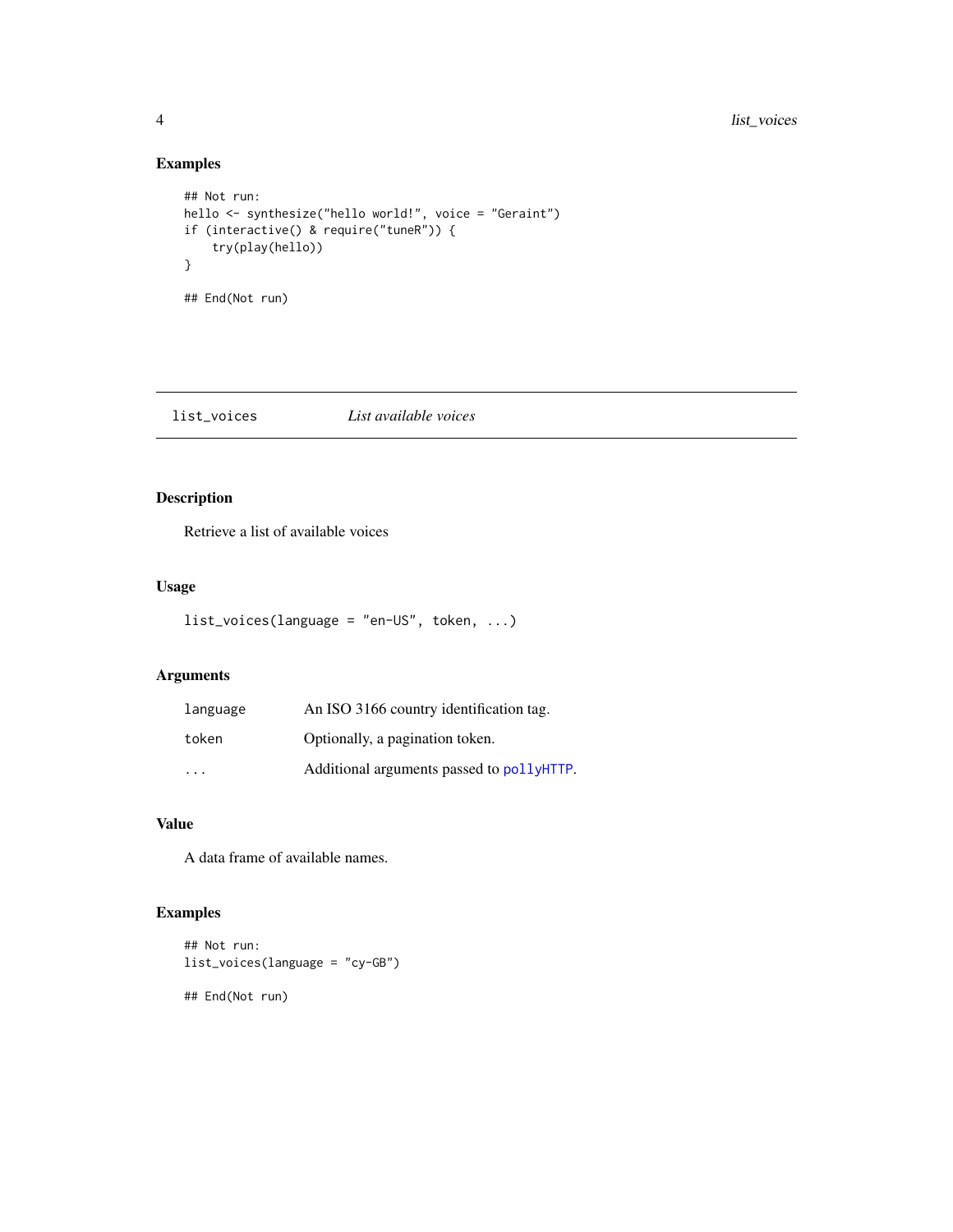<span id="page-4-1"></span><span id="page-4-0"></span>

#### Description

This is the workhorse function to execute calls to the Polly API.

#### Usage

```
pollyHTTP(action, query = list(), body = NULL, verb = c("GET", "POST",
  "PUT", "DELETE"), version = "v1", raw_response = if (verb == "POST") TRUE
  else FALSE, region = Sys.getenv("AWS_DEFAULT_REGION"),
  key = Sys.getenv("AWS_ACCESS_KEY_ID"),
  secret = Sys.getenv("AWS_SECRET_ACCESS_KEY"),
  session_token = Sys.getenv("AWS_SESSION_TOKEN"), ...)
```
#### Arguments

| action        | A character string specifying the API action to take                                                                                                           |
|---------------|----------------------------------------------------------------------------------------------------------------------------------------------------------------|
| query         | An optional named list containing query string parameters and their character<br>values.                                                                       |
| body          | A request body                                                                                                                                                 |
| verb          | A character string specifying the HTTP verb to implement.                                                                                                      |
| version       | A character string specifying the API version.                                                                                                                 |
| raw_response  | A logical indicating whether to return the raw response body.                                                                                                  |
| region        | A character string containing an AWS region. If missing, the default "us-east-1"<br>is used.                                                                   |
| key           | A character string containing an AWS Access Key ID. The default is pulled from<br>environment variable "AWS ACCESS KEY ID".                                    |
| secret        | A character string containing an AWS Secret Access Key. The default is pulled<br>from environment variable "AWS_SECRET_ACCESS_KEY".                            |
| session_token | Optionally, a character string containing an AWS temporary Session Token. If<br>missing, defaults to value stored in environment variable "AWS_SESSION_TOKEN". |
| $\ddotsc$     | Additional arguments passed to GET.                                                                                                                            |

#### Details

This function constructs and signs an Polly API request and returns the results thereof, or relevant debugging information in the case of error.

#### Value

If successful, a named list. Otherwise, a data structure of class "aws-error" containing any error message(s) from AWS and information about the request attempt.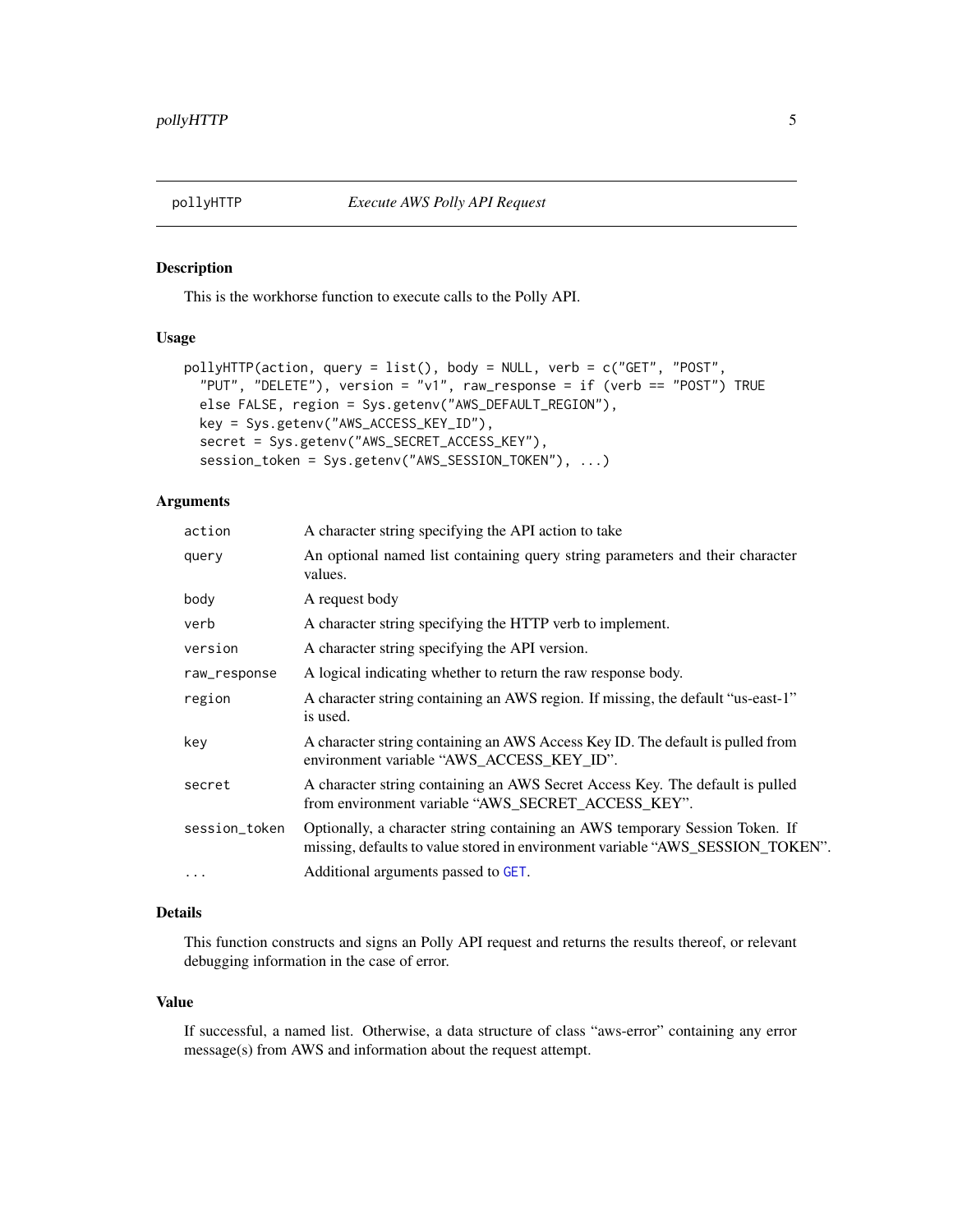6 pollyHTTP

#### Author(s)

Thomas J. Leeper